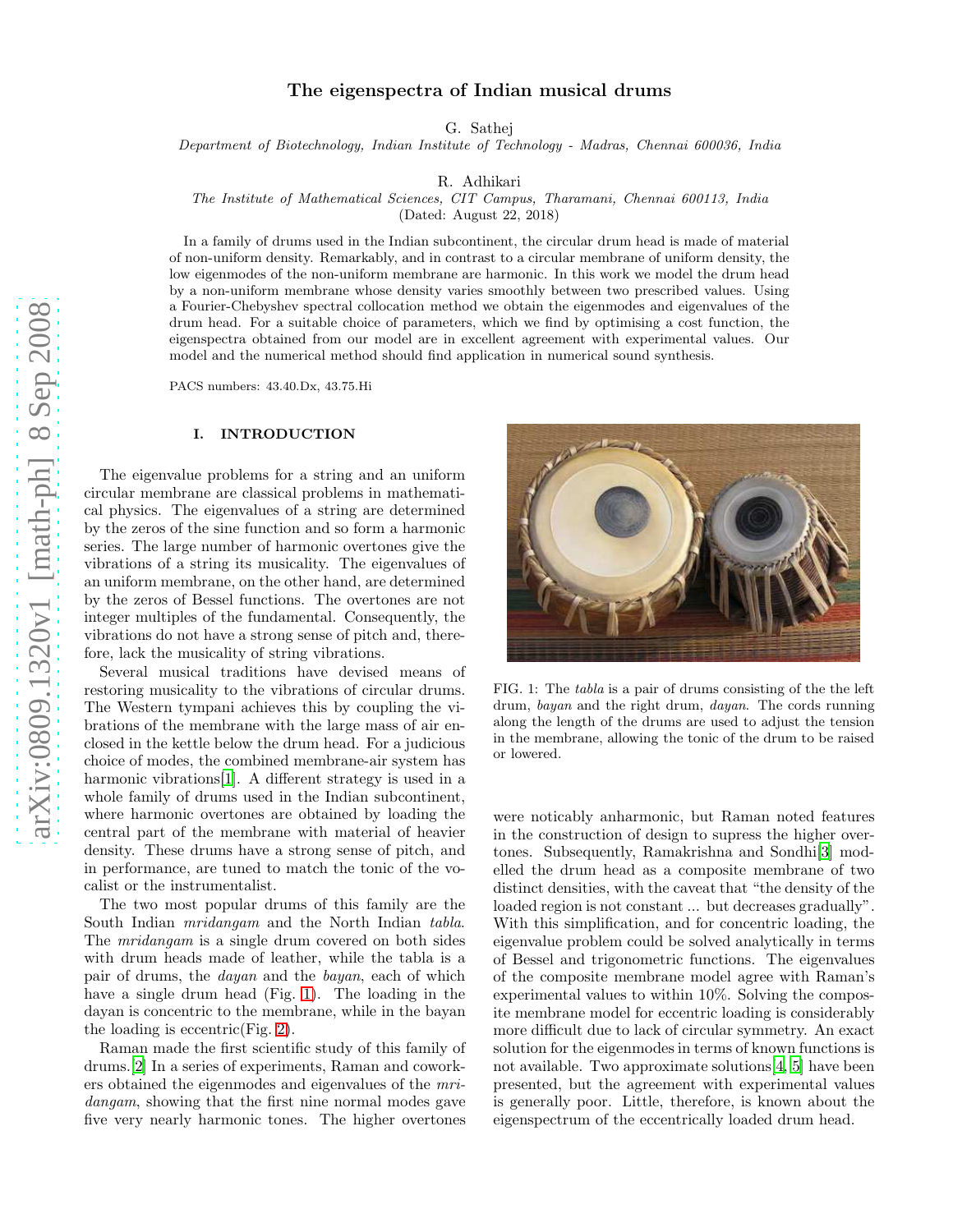The purpose of this work is two-fold. The first is to present a mathematical model for the loaded drum head of the Indian musical drums, using the tabla as the prototypical example. The second is to present a high-resolution numerical method, based on Fourier-Chebyshev collocation, which may be used to obtain the eigenvalues and eigenmodes of a non-uniform circular membrane with an arbitrary variation of the mass density. Using the numerical method we obtain the eigenspectrum of our model drumhead, for both concentric and eccentric loadings. For concentric loading, our results are in excellent agreement with Raman's experimental values and offer an improvement over the composite membrane model of Ramakrishna and Sondhi. For the eccentric case, our numerical results give an accurate solution for the eigenvalues and eigenmodes and do not require the uncontrolled simplifying assumptions of previous work. We compare the eigenspectra of the concentric and eccentric drumheads and show that the eccentricity lifts the degeneracy of pairs of concentric eigenmodes. With further refinement, which is part of ongoing work, we believe that our model will find application for numerical sound synthesis of the tabla and other Indian musical drums.

The remainder of the paper is organised as follows. In the next section we present our mathematical model for the continuous loading and the boundary value problem that must be solved to obtain the eigenvalues and the eigenfunctions. In Section III we discuss in detail our numerical method, discussing in particular how it leads to a generalised eigenvalue problem. Our results for concentric and eccentric loading are presented in Section IV. We conclude with a summary and discussion of further work.

#### II. MATHEMATICAL MODEL

The drum head of the tabla is made of leather with the central patch (the sihai) made of a complex mixture of materials, as explained in the caption to Fig. [2](#page-1-0) The sihai is approximately eight times as dense as the leather and covers approximately a quarter of the area of the membrane. The *sihai* is applied in layers, with each layer made to dry completely before the application of the next layer. This allows a control of the effective mass density of the sihai. The variation of the harmonicity of the drums with each layer of application of the paste has been studied carefully by Rossing and Sykes[\[6\]](#page-9-5).

It should be clear that the construction of the sihai is a complex art. However, the most crucial effect of the sihai is to increase the density in the central region of the drum head. Effectively, it is possible to think of the drumhead, then, as a membrane of non-uniform density. This forms the basis of our mathematical model. We approximate the tabla drum head as a circular membrane of unit radius, with a non-uniform areal density  $\rho(\mathbf{r})$ , where  $\mathbf{r} = (r, \theta)$  is a point on the membrane. Our specific



<span id="page-1-0"></span>FIG. 2: The drumhead of the dayan (above). The drumhead is made with goatskin and loaded at the center. The central loading patch, the sihai, is made of a paste of soot, iron filings and flour and applied layer by layer to the goatskin membrane. The sihai is cracked with a heavy stone after the paste dries, to reduce the rigidity of the material. The thin flap at the outer edge of the drumhead, the kinar, serves to damp the higher harmonics. Distinct sounds, indicated by the mnemonic syllables tin, tun, ta, ti, tete, are produced when the drum is struck at different parts. The bayan (below) is of similar construction, but crucially, the sihai is placed eccentrically on the membrane. The bayan has a smaller range of sounds, the principal one being the mnemonic syllable ghe. The pitch of this syllable is modulated by changing the position of the heel of the hand along the broadest part of the unloaded region of the drum head

model, which includes both the concentric and eccentric situations, is

.

$$
\rho(r,\theta) = 1 + \frac{\left(\sigma^2 - 1\right)}{2} \left[ 1 - \tanh\left(\frac{R(r,\theta) - k}{\xi}\right) \right], \quad (1)
$$

where

$$
R(r,\theta) = \sqrt{(r\cos\theta - \epsilon)^2 + (r\sin\theta)^2}.
$$
 (2)

This function changes smoothly from a value  $\rho_2$  at  $r = 1$ to a value  $\rho_1 = \rho_2 \sigma^2$  at the center of the loaded region. The change occurs over a region of width  $\xi$  along the circle whose equation in polar coordinates is  $r = R(r, \theta)$ . For  $\epsilon = 0$  the loading is radially symmetric and represents the concentric loading of the *dayan*. For  $\epsilon > 0$ , the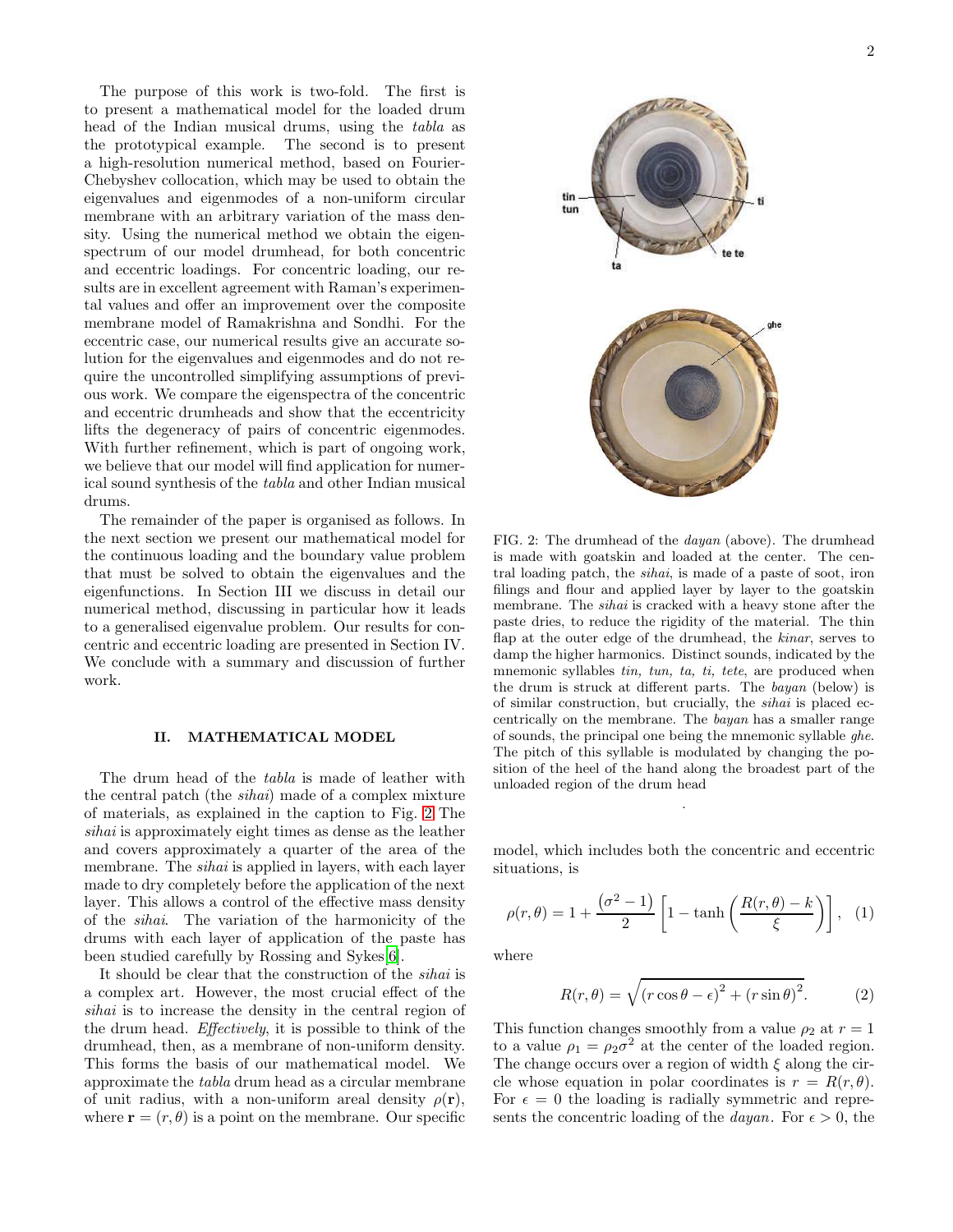loading is displaced from the center by a distance  $\epsilon$  and then represents the eccentric loading of the bayan. For  $\xi \ll 1, k^2$  is the ratio of the areas of the loaded to the unloaded regions, requiring  $0 < k < 1$ . For the concentric case, the variation in density is centrally symmetric, and we display the variation as a function of the radius in Fig. [3.](#page-2-0) In the eccentric case, the density depends on both the radius and the polar angle, and Fig. [4](#page-2-1) illustrates this case. Notice that  $\sigma = 1$  corresponds to the uniform membrane, while for fixed  $\sigma$ , k, and  $\epsilon$ ,  $\xi \rightarrow 0$  recovers the composite membrane model. Our model, which is smoothly non-uniform, allows a gradual decrease in density of the loaded region and avoids the abrupt change in density of the composite membrane model. Previous attempts at modelling the drumhead by continuous densities have all focussed on the concentric case. Some of these use unphysical models for the mass density[\[7,](#page-9-6) [8\]](#page-9-7), while others need parameters k and  $\sigma$  which do not agree with experiment<sup>[\[9\]](#page-9-8)</sup>.

The equation of motion governing a membrane with spatially varying density  $\rho = \rho(r, \theta)$  and uniform tension T is

<span id="page-2-2"></span>
$$
\rho \ddot{u} = T \nabla^2 u \tag{3}
$$

Here,  $u = u(r, \theta, t)$  is the transverse displacement of the membrane at time t. For a circular membrane of unit radius clamped at the boundary, the eigenvalue problem is obtained by seeking solutions of Eq[.3](#page-2-2) which satisfy the Dirichlet condition

<span id="page-2-3"></span>
$$
u(r = 1, \theta, t) = 0 \tag{4}
$$

The initial-boundary value problem represented by Eq[.3](#page-2-2) and Eq[.4](#page-2-3) have exact analytical solutions in only a handful of special cases. Of these, the most relevant for the present work are the uniform membrane  $\rho(r,\theta) = \rho_0$ and the composite membrane model. To the best of our knowledge, there are no exact analytical solutions when the density varies with both the radius and the angle, as is in the case of Fig. [4.](#page-2-1) Due to the lack of circular symmetry, the usual strategy of separation of variables in polar coordinates fails, and the eigenfunctions cannot be obtained by a Fourier-Bessel expansion.

This motivates the use of a high-resolution numerical method which we describe in the next section. The advantage of the method, besides its accuracy, is that it solves with equal ease the eigenvalue problem for both the concentric and eccentric cases, facing no difficulty with density variations which depend on both radius and angle. The numerical method also opens the way to a time domain solution for Eq[.3](#page-2-2) which should find application in numerical sound synthesis.

#### III. NUMERICAL METHOD

The eigenvalue equation for the normal modes of the loaded drum is obtained by assuming a solution



FIG. 3: Variation of areal density of the membrane for  $\epsilon = 0$ . The density is plotted for  $\sigma = 2.57$ ,  $k = 0.492$  and  $\xi = 0.091$ . We use this form of the density to model the *dayan*.

<span id="page-2-0"></span>

<span id="page-2-1"></span>FIG. 4: Variation of areal density of the membrane for  $\epsilon > 0$ . The density is plotted for  $\epsilon = 0.18$ ,  $\sigma = 2.57$ ,  $k = 0.29$  and  $\xi = 0.091$ . We use this form of the density to model the bayan

 $u(r, \theta, t) = \Psi_{mn}(r, \theta) \exp(i\omega_{mn}t)$  which transforms Eq[.3](#page-2-2) into

<span id="page-2-4"></span>
$$
-\omega_{mn}^2 \rho(r,\theta)\Psi_{mn}(r,\theta) = T\nabla^2 \Psi_{mn}(r,\theta) \tag{5}
$$

Here,  $\Psi_{mn}$  is the eigenmode with m nodal lines and n nodal contours. This generalises the labelling used for the uniform circular membrane, where the nodal lines are diameters and the nodal contours are circles. There is an important difference in the mathematical structure of the eigenvalue problem for the uniform and non-uniform membrane. Since the density variation is dependent on position, it cannot be scaled out as in the case of the uniform membrane. This leads to a generalised eigenvalue problem. The eigenfunctions and eigenvalues are functionals of the non-uniform density  $\rho = \rho(r, \theta)$ .

A direct numerical solution of Eq[.5](#page-2-4) is possible using method of varying degrees of accuracy and sophistication. Spectral collocation methods appear to offer the greatest accuracy for the least computational expense for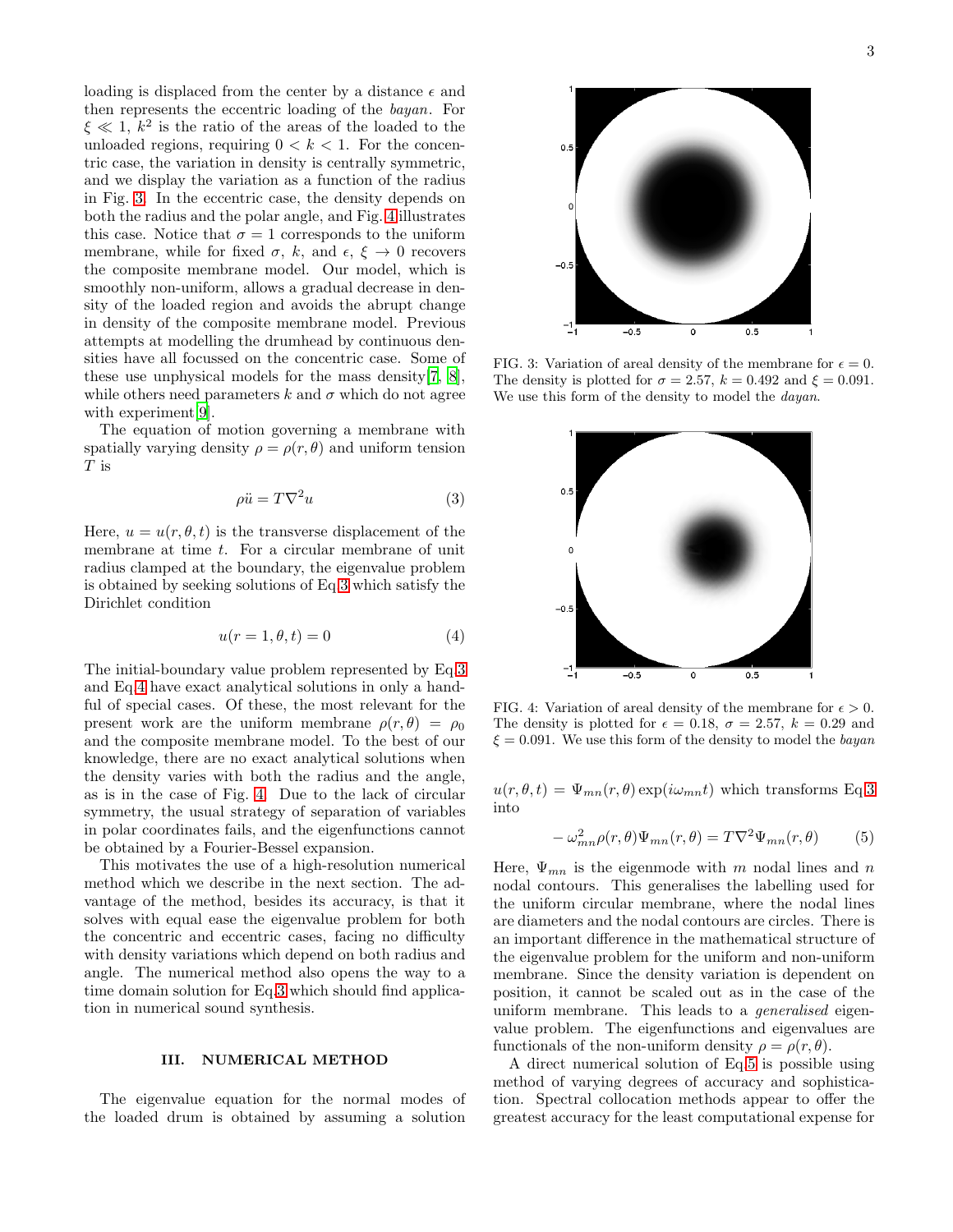

<span id="page-3-0"></span>FIG. 5: Variation of eigenfrequencies with mass density ratio σ for the concentric case,  $\epsilon = 0$ , for fixed value of radius ratio  $k = 0.4$  and fixed smoothness parameter  $\xi = 0.091$ . The frequencies are normalised by the first overtone. The frequencies are very close being in integer ratios around  $\sigma =$ 3.0. For large  $\sigma$ , the frequencies essentially remain constant, but there are several modes that are no longer harmonic.

this class of problems. We have therefore used a Fourier-Chebyshev spectral collocation technique, which we describe below, to study the generalised eigenvalue problem in Eq[.5.](#page-2-4)

A spectral collocation method proceeds by choosing a set of orthogonal functions and approximating the solution in terms of a linear combination of the orthogonal functions. The approximating function is in the form of an interpolant and matches the solution exactly at a specially chosen set of nodes, the so-called collocation points. The expansions then generate approximations for the derivates which are represented as matrices. Thus, the derivative of A function on a spectral collocation grid is obtained by multiplying the vector of function values by the spectral differentiation matrix. For two or more variables, partial derivatives are obtained by Kronecker products of the differentiation matrices corresponding to each of the independent variables. In Fourier-Chebyshev spectral collocation, a Fourier expansion is used for the angular coordinate  $\theta \in [0, 2\pi]$  and a Chebyshev expansion is used for the radial coordinate  $r \in [0,1]$ . The usual Chebyshev expansion is for functions in  $[-1, 1]$  and several methods exist for using the Chebyshev expansion for the radial coordinate. Here, we follow the method proposed by Fornberg[\[10\]](#page-9-9), using the implementation of Trefethen[\[11](#page-9-10)]. The Laplacian in polar coordinates,

$$
\nabla^2 = \partial_r^2 + r^{-1}\partial_r + r^{-2}\partial_\theta^2 \tag{6}
$$

is then replaced by the Fourier-Chebyshev differentiation matrix

$$
L = (D_1 + RE_1) \otimes I_l + (D_2 + RE_2) \otimes I_r + R^2 \otimes D_{\theta}^{(2)} \tag{7}
$$

For  $N_r$  (odd) Chebyshev collocation points and  $N_\theta$  (even) Fourier collocation points, the matrices above are representations of the partial derivates on the grid. The two terms with the matrices  $D_1$  and  $D_2$  represent  $\partial_r^2$ , the two terms with with the matrices  $E_1$  and  $E_2$  represent  $r^{-1}\partial_r$ and the last term is the representation of  $r^{-2}\partial_{\theta}^{2}$ . R is the diagonal matrix diag $(r_j^{-1})$ ,  $1 \leq j \leq (N_r-1)/2$ . The two identity matrices

$$
I_l = \left(\begin{array}{cc} I & 0 \\ 0 & I \end{array}\right) \tag{8}
$$

$$
I_r = \left(\begin{array}{cc} 0 & I \\ I & 0 \end{array}\right) \tag{9}
$$

are formed formed out of the  $N_{\theta/2} \times N_{\theta/2}$  identity matrix I. The somewhat complicated looking expression for the Laplacian arises from the use of Fornberg's prescription for handling the radial coordinate using a Chebyshev expansion. Further details are available in Trefethen[\[11\]](#page-9-10). The loading function  $\rho(r, \theta)$  is itself represented by a matrix B and the generalized eigenvalue problem can then be formulated as a matrix equation

$$
\mathbf{L} \cdot \Psi = -\lambda^2 \mathbf{B} \cdot \Psi \tag{10}
$$

We solve for the eigenvectors  $\Psi_{mn}$  and the eigenvalues  $\lambda_{mn}$  using the Matlab function eigs which is based on a Cholesky decomposition algorithm.

We have benchmarked our code with the known eigenvalues of the uniform circular membrane and find spectral convergence with increase in the number of modes. For  $N_r = 31$  and  $N_\theta = 20$  the eigenvalues are accurate to 10 decimal places. For the non-uniform membrane, higher number of modes are needed, especially in the radial direction, to capture the rapid variation in density for  $\xi \ll 1$ . The results reported below have  $N_r = 65$ and  $N_{\theta} = 30$  for the concentric case, and  $N_r = 65$  and  $N_{\theta} = 56$  for the eccentric case unless stated otherwise. Note that with this choice, the accuracy of the numerical method is several decimal places more than the best reported experimental values. Thus when comparing with experiment, eigenvalues obtained from the numerical solution can be safely attributed to the model itself and not to numerical errors.

#### IV. RESULTS

We now present our results for the numerical solution of the generalised eigenvalue problem for the smoothly non-uniform membrane. Recall that our model density distribution has four parameters, the ratio of areal densities  $\sigma$ , the ratio of radii k, the eccentricity parameter  $ε$ , and the smoothness parameter  $ξ$ . We first present results for  $\epsilon = 0$ , which models the concentric loading of the *dayan*, followed by results for  $\epsilon > 0$  which models the eccentric loading of the bayan.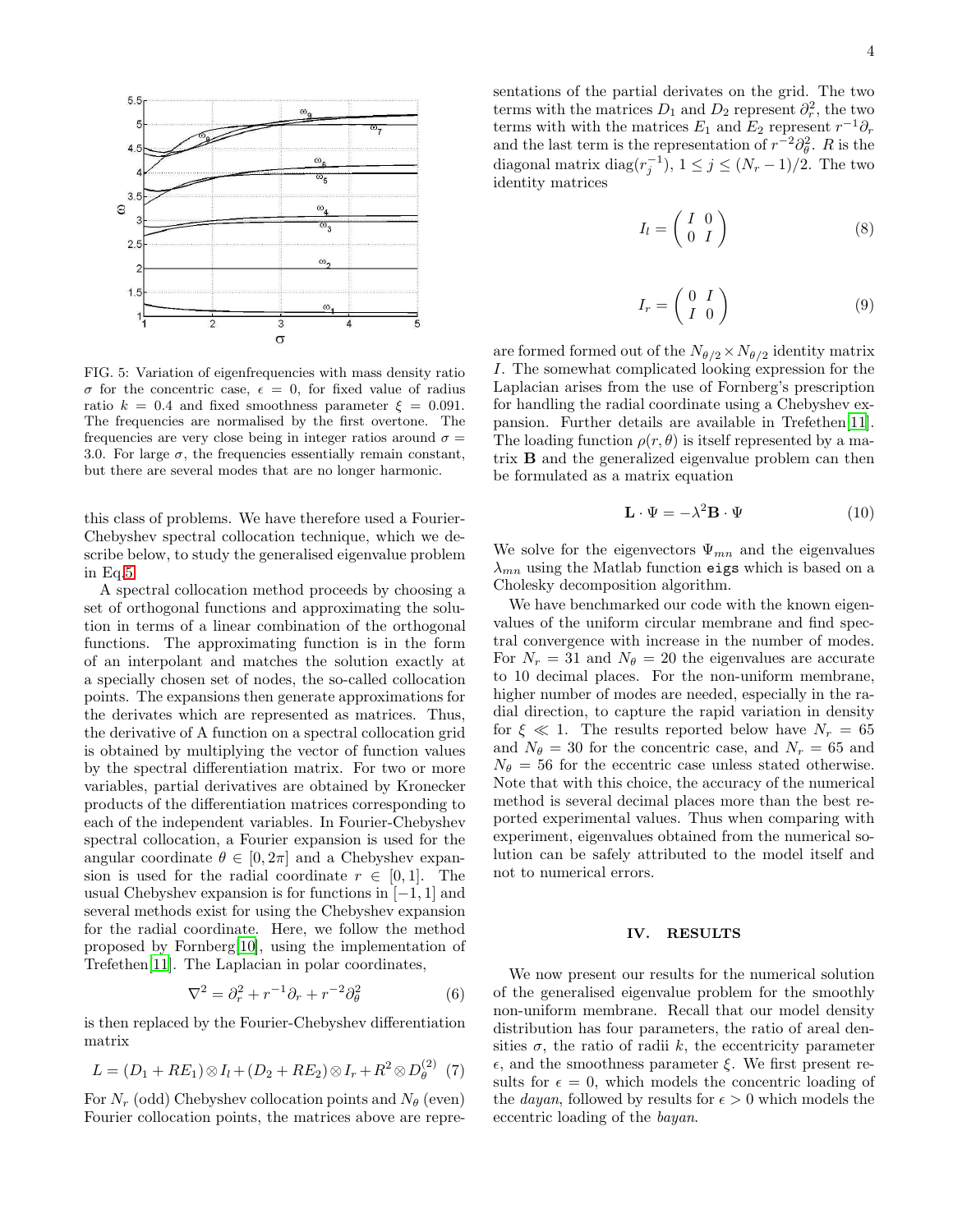<span id="page-4-1"></span>TABLE I: Comparison of eigenfrequencies of the first 9 eigenmodes of the *dayan*, the composite membrane model<sup>[\[3\]](#page-9-2)</sup>, and the smoothly non-uniform membrane model presented in this work, for  $\sigma = 3.125$  and  $k = 0.4$ . The frequencies are normalised by the first overtone. The figures in parantheses indicate the deviation, in cents, from the experimental value.

| Mode        | Experimental | Composite         | Smooth              |
|-------------|--------------|-------------------|---------------------|
| $\psi_{01}$ | 1.03         | $1.0309 (+1.51)$  | $1.0345 (+7.55)$    |
| $\psi_{11}$ | 2.00         | 2.0000(0.00)      | 2.0000(0.00)        |
| $\psi_{21}$ | 3.00         | $3.0412 (+23.61)$ | $3.0393 (+22.53)$   |
| $\psi_{02}$ | 3.00         | $3.1546 (+86.99)$ | $3.0534 (+30.54)$   |
| $\psi_{31}$ | 4.00         | $4.0928 (+39.70)$ | $4.0086 (+3.72)$    |
| $\psi_{12}$ | 4.00         | $4.2268 (+95.47)$ | $4.1463 (+62.18)$   |
| $\psi_{03}$ | 5.04         | $4.9794 (-20.94)$ | $4.7784$ $(-92.27)$ |
| $\psi_{41}$ | 5.03         | $5.1134 (+28.47)$ | $5.0023$ (-9.56)    |
| $\psi_{22}$ | 5.08         | $5.3093 (+76.43)$ | $5.2491 (+56.69)$   |

#### A. Concentric loading

In Fig. [5](#page-3-0) we show the variation of the eigenfrequencies of the first nine eigenmodes as the density contrast is increased, at fixed values of k and  $\xi$ . All frequencies are normalised by the frequency of the first overtone. The frequency ratios rapidly depart from those of the uniform circular membrane  $(\sigma = 1)$  to attain harmonic ratios in the neighbourhood of  $\sigma = 3$ . Our numerical results suggest that for very large  $\sigma$  the ratios do not depend on  $\sigma$  but have several modes which are no longer harmonic. There is, then, an optimum value of  $\sigma$  around  $\sigma = 3$  which gives maximally harmonic vibrations. The absolute values of the frequencies decrease monotonically with an increase in the loading, as has been observed previously in analytical and experimental work.

To obtain the values of  $\sigma$  and k which produce a maximally harmonic drum, we define a quality function  $Q(\sigma, k)$  which measures the squared deviation of the frequency of the *i*−th eigenmode from its *nearest* integer value.

$$
Q(\sigma, k) = \sum_{i=1}^{N_{max}} (\omega_i(\sigma, k) - h_i)^2
$$
 (11)

Here  $\omega_i$  denotes the eigenvalue of the *i*−th eigenmode, where  $i$  is the rank of the eigenmode when sorted in ascending order of eigenvalue. Eigenvalues from  $i = 1$  to  $i = N_{max}$  are used in calculating the quality.  $h_i$  denotes the nearest integer multiple of the fundamental corresponding to frequency  $\omega_i$ . Smaller values of  $Q(\sigma, k)$  correspond to more harmonic vibrations.

Thus, to find the best values of  $\sigma$  and k at fixed smoothness  $\xi$ , we are left with a two parameter optimisation problem. We scan the  $(\sigma, k)$  parameter space over the range  $1 \leq \sigma \leq 5$  and  $0.2 \leq k \leq 0.8$  and obtain the values of  $Q(\sigma, k)$ , with  $N_{max} = 15$ . We show the result as a pseudocolour plot in Fig. [6.](#page-4-0) In this range, we find that Q has a minimum of  $Q_{min} = 0.027$  for  $\sigma_{opt} = 2.57$  and  $k_{opt} = 0.492$ . These values for the density and radii ratios



<span id="page-4-0"></span>FIG. 6: The quality function  $Q(\sigma, k)$ , defined in the text, as a function of  $\sigma$  and k. Darker regions correspond to more harmonic vibrations. The most harmonic vibrations are obtained for  $\sigma = 2.57$  and  $k = 0.492$ .



<span id="page-4-2"></span>FIG. 7: Comparison of eigenfrequencies of the first 15 eigenmodes of the dayan, the composite membrane model[\[3\]](#page-9-2), and the smoothly non-uniform membrane model presented in this work. The higher overtones are clearly more harmonic when a gradual variation of density of the loaded region is allowed. The parameters used for the smoothly non-uniform membrane are the optimum values of  $\sigma = 2.57$ ,  $k = 0.492$ ,  $\xi = 0.091$ .

is better when compared with  $Q = 0.074$  for  $\sigma = 3.125$ ,  $k = 0.4$  for the composite membrane model. Our optimum values, which are obtained without any fitting parameters, fall well within the range of  $2.5 < \sigma < 4$ ,  $0.45 < k < 0.55$  that are actually used in the construction of the dayan. Having obtained the optimal values of  $\sigma$  and k we further optimise on the smoothness parameter to find a value of  $\xi_{opt}$  of 0.091.

In Table [I](#page-4-1) we compare the eigenvalues as determined from experiment, from the composite membrane model, and the present model with smooth non-uniformity. We restrict the comparison to the first nine eigenmodes which Raman identified as the being most harmonic. To make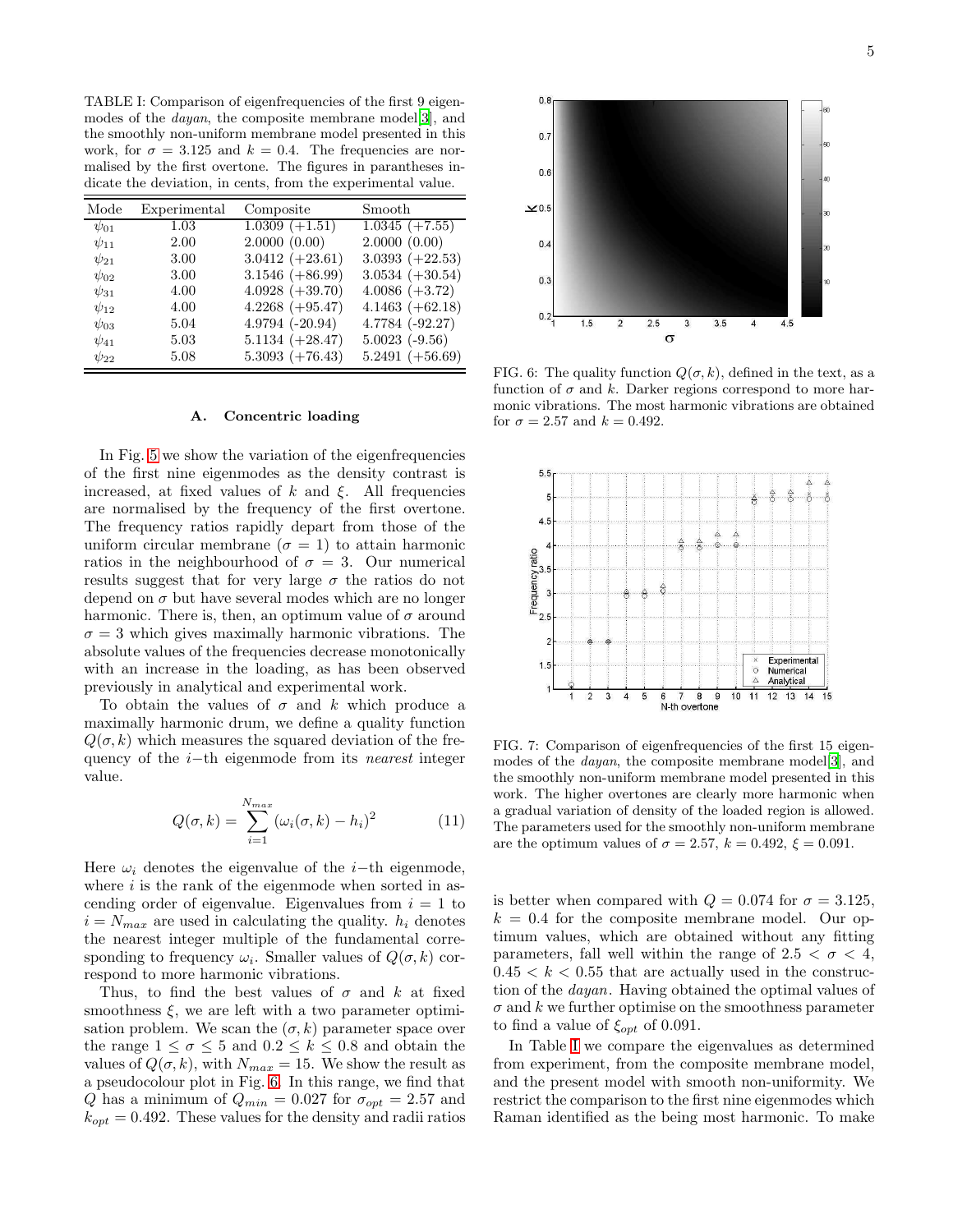

<span id="page-5-0"></span>FIG. 8: Nodal contours for the first 20 eigenmodes of the dayan. The plots are with  $\sigma = 2.57$ ,  $k = 0.492$ ,  $\xi = 0.091$ .

a like-for-like comparison with the composite membrane, we use values  $\sigma = 3.125$  and  $k = 0.4$ . Apart from mode  $\psi_{03}$ , the present model provides a better fit to experimental values than the composite membrane model.

Going beyond the first nine modes, we find that our model continues to produce harmonic overtones while the composite membrane model shows significant deviations from harmonicity. This is seen clearly in Fig. [7](#page-4-2) where we compare the first 15 eigenvalues for our model and the composite membrane model, for  $\sigma = 2.57$  and  $k = 0.492$ . We can, therefore, conclude that the gradual change in density of the loaded region, included here but absent from the composite membrane model, does have an appreciable effect on the musicality of the drum. In Fig. [8](#page-5-0) we show the nodal lines for the first 20 eigenmodes, including the degenerate ones. These are similar to the nodal lines of an uniform circular membrane.

Returning to Fig. [6,](#page-4-0) we note that there is a distinct valley of small values in the pseudocolor plot of  $Q(\sigma, k)$ . This implies that there are many pairs of values of  $\sigma$  and k which allow for vibrations that are by and large harmonic. There is, indeed, a wide variation of  $\sigma$  and k in the dayan from different instrument makers, typically in the range  $2.5 < \sigma < 4$  and  $0.45 < k < 0.55$ . It is tempting to speculate if this could have helped the early makers of the Indian drums, no doubt proceeding by empirical trial-and-error effort, at reaching the optimal values of  $\sigma$  and k. It should also be mentioned that several Indian musical drums, notably the mridangam, often use a temporary loading of flour paste (which is applied at the start of the performance and removed afterwards) to ensure harmonic vibrations. It is likely that the principle of central loading was discovered by such temporary application of a heavier material, and later evolved into the more elaborate permanent loading of the sihai.

# B. Eccentric loading

The main function of the eccentric loading in the bayan is to allow for modulations in the pitch of the drum dynamically, that is, while it is being played. The heel of the hand is moved back and forth along the diameter passing through the centers of the membrane and the eccentrically placed sihai to modulate the pitch. In this way, the bayan can produce a distinct sound, not found in any of the other Indian musical drums. In their experimental measurement [\[12\]](#page-9-11) of the eigenfrequencies of the tabla,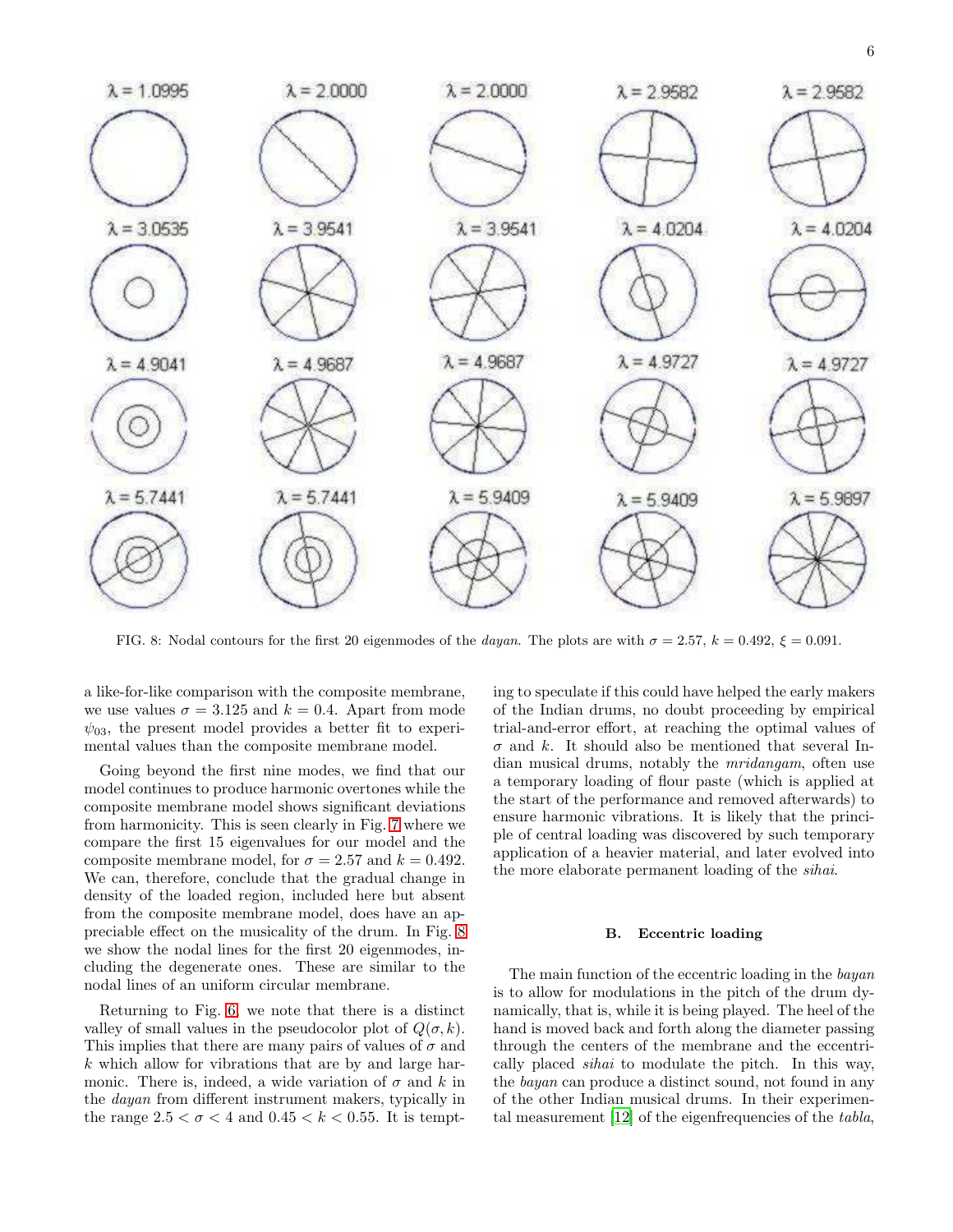

<span id="page-6-0"></span>FIG. 9: Variation of eigenvalues with eccentricity for  $k = 0.29$ ,  $\sigma = 3.125$  and  $\xi = 0.091$ . The lower eigenvalues remain unchanged for moderate eccentricities.

Banerjee and Nag note that only the first few modes are excited by the player's action. The requirement appears to be, then, to allow an eccentric placement of the sihai and yet retain the harmonicity of the lower modes of vibrations.

In Fig [9,](#page-6-0) we show how eigenvalues depend on the eccentricity  $\epsilon$  at fixed values of  $\sigma = 3.125, k = 0.29$  and  $\xi = 0.091$ . We see that for eccentricities up to 0.1, there is hardly any variation in the eigenspectrum. For larger eccentricity the higher eigenmodes become anharmonic faster than the lower eigenmodes. This is completely consistent with the observation of Nag et al. Our present model thus captures this important feature of the eccentric loading.

It is worthwhile comparing our numerical results with two prior approximate analytical calculations. In Table [II](#page-6-1) we compare the eigenvalues as obtained from experiment, an approximate calculation based on the composite membrane model[\[4](#page-9-3)], and the present model. The agreement with experimental values is very good, except for eigenmodes which have one nodal circle. We believe that our numerical results are accurate for these modes, but are yet to understand why Ramakrishna's approximate calculation produces better fits to the experimental data. We note that a similar divergence between the model and experiment has been noted in work by Rahman and Sarojini[\[5\]](#page-9-4), where a variational method was used to calculate the eigenvalues.

In Table [III](#page-7-0) we compare our model with the variational calculation of the eigenvalues of the composite membrane. This comparision is of methodological interest only, since the values used do not correspond to the actual values used in the construction of the bayan. We note that the agreement is generally not very good, indicating that the variational method possibly overestimates the eigenvalues in this case.

In Fig. [10,](#page-7-1) we show the nodal contours of the first 20 eigenmodes for eccentric loading. It is interesting to see

<span id="page-6-1"></span>TABLE II: Comparison of eigenfrequencies of the first 10 eigenmodes of the dayan, the composite membrane model, and the smoothly non-uniform membrane model presented in this work, for  $(k = 0.29, \epsilon = 0.18)$ . The figures in parantheses indicate the deviation of frequencies, in cents, from the experimental value.

| Mode        | Experimental | Analytical           | Numerical            |
|-------------|--------------|----------------------|----------------------|
| $\psi_{01}$ | 0.54         | $0.49(-168.2)$       | $0.4846$ $(-187.38)$ |
| $\psi_{11}$ | 0.95         | $0.97 (+36.07)$      | $0.9960 (+81.86)$    |
| $\psi_{11}$ | 1.00         | 1.00(0.0)            | 1.0000(0.00)         |
| $\psi_{21}$ | 1.52         | $1.46(-69.72)$       | $1.5617 (+46.86)$    |
| $\psi_{21}$ | 1.54         | $1.47$ ( $-80.53$ )  | $1.5628 (+25.44)$    |
| $\psi_{02}$ | 1.75         | $1.72$ (-29.93)      | $1.3843$ $(-405.81)$ |
| $\psi_{31}$ | 2.06         | $1.94$ ( $-103.9$ )  | $2.0903 (+25.28)$    |
| $\psi_{31}$ | 2.1          | $1.95$ ( $-128.29$ ) | $2.1012(+0.99)$      |
| $\psi_{12}$ | 2.32         | $2.34 (+14.86)$      | $1.7341 (-503.88)$   |
| $\psi_{12}$ | 2.36         | $2.35(-7.35)$        | $1.7752(-492.93)$    |

that modes which were degenerate in the concentric case, are no longer degenerate. Further, the nodal diameters now deform into nodal lines which are no longer straight. The nodal circles also deform into closed contours. The lifting of the degeneracies is also evident in Fig. [9](#page-6-0) where we see that each of the lines fork out into two lines at large values of the eccentricity. Finally, in Fig. [11](#page-8-0) and Fig. [12](#page-8-1) we compare the first four eigenmodes for concentric and eccentric cases. As should be obvious, the lifting of the degeneracies is clearly seen. Certain eigenmodes no longer have circular symmetry.

# V. SUMMARY

We have presented a mathematical model, consisting of a membrane of non-uniform density, for the vibrations of the drum head of Indian musical drums. We used a high-resolution numerical method, based on Fourier-Chebyshev collocation, to make an exhaustive study of the variation of the eigenvalues of the model as function of the model parameters. The eigenspectrum of the model agrees very well with the experimentally measured eigenvalues of the tabla.

There are several directions in which this present work needs to be extended to make it more realistic. First, we have completely neglected the role of the enclosed air inside the drums. The principal effect of this is to raise the pitch of those modes which, during vibration, appreciably change the volume of the enclosed air. Modes with nodal circles are strongly affected, the greatest being the fundamental. Modes with nodal diameters are not affected, since the total change in the enclosed volume of air is zero. Preliminary work along these lines has been done by Bhat[\[13](#page-9-12)], but a more systematic numerical study remains to be done. This is part of ongoing work.

Second, our present study focusses only the the real parts of the eigenvalues of the normal modes. We have completely neglected the role of acoustic damping due to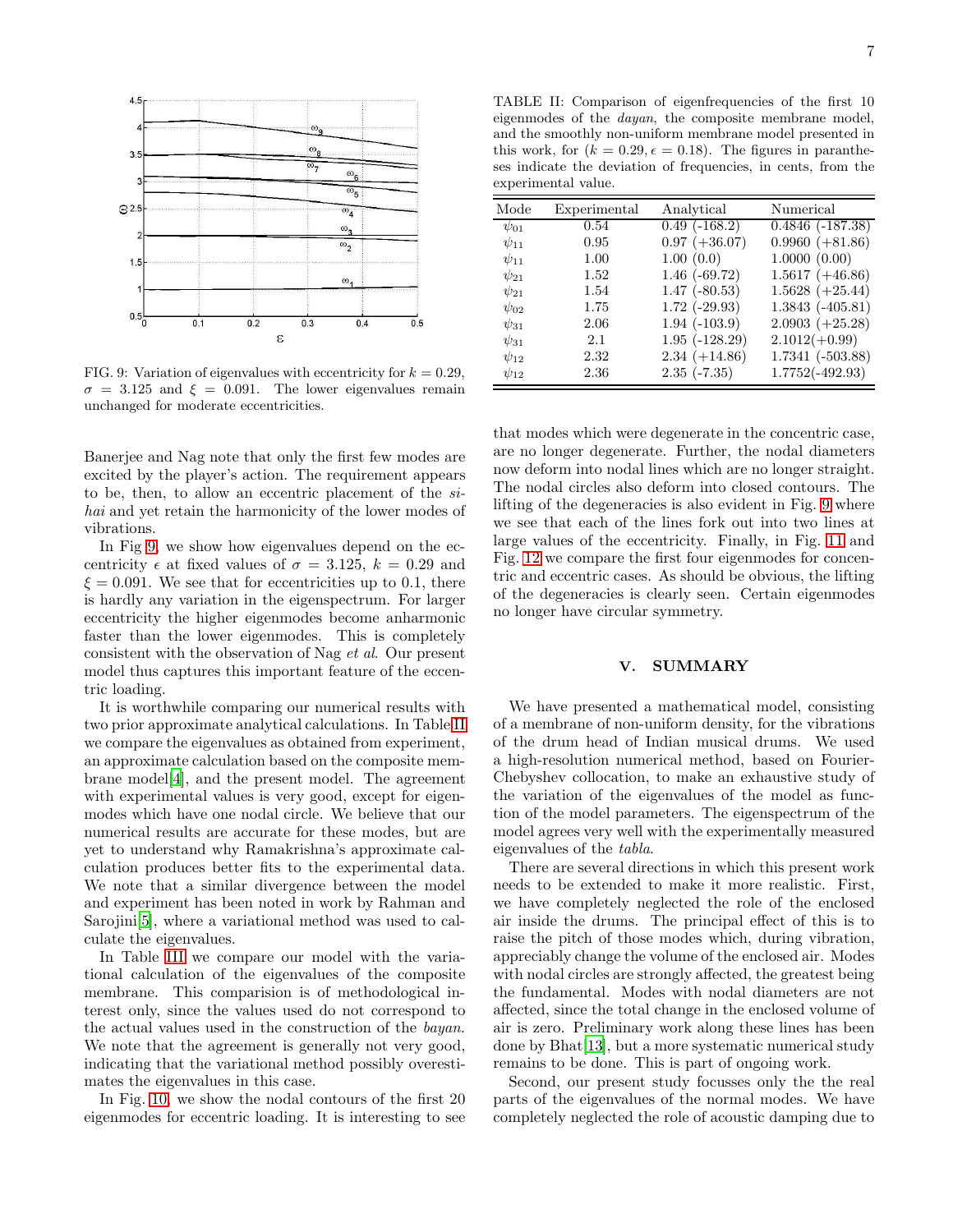

<span id="page-7-1"></span>FIG. 10: Nodal contours for the first 20 eigenmodes of the bayan. The plots are with  $\sigma = 3.125$ ,  $k = 0.29$ ,  $\xi = 0.091$  and  $\epsilon = 0.18.$ 

the radiation of sound. The damping effects depend quite strongly on the symmetry of the vibrations. For example, the radiation damping of the fundamental, which is in the far field is an acoustic monopole, is quite different from that of the first overtone, which in the far field is an acoustic dipole. We have seen no numerical study of the radiation damping problem for the Indian drums, though extensive work has been done for the uniform circular membrane. This is a problem for further study.

Third, with further refinement our model and the numerical method should find application in numerical sound synthesis. With the increasing power of computer hardware, it is now possible to simulate in real time, physical models, albeit simple ones, of musical elements like strings, membranes, and plates. Numerical sound synthesis will take advantage of growing computational power and we believe that it will be possible to have realistic numerical models of the Indian musical drums using the model and numerical method presented here.

Fourth, we note that our model of the non-uniform membrane is simplified. The *sihai*, as mentioned earlier, is actually a complex material, made of several ingredients like soot, iron filings, flour and other polymerising substances. The making and application of the *sihai* is

<span id="page-7-0"></span>TABLE III: A comparison of the variational[\[5](#page-9-4)] and numerical eigenvalues for eccentric loading,  $(k = 0.4, \epsilon = 0.18)$ .

| Mode        | Variational | Numerical |
|-------------|-------------|-----------|
| $\psi_{01}$ |             |           |
| $\psi_{11}$ | 1.9         | 1.9199    |
| $\psi_{11}$ | 1.96        | 1.9215    |
| $\psi_{02}$ | 3.08        | 2.9026    |
| $\psi_{21}$ | 2.98        | 2.9207    |
| $\psi_{21}$ | 2.98        | 2.9215    |
| $\psi_{12}$ | 4.04        | 3.7715    |
| $\psi_{12}$ | 4.15        | 3.8323    |

an art, and we believe our smoothly non-uniform membrane model captures the subtle physics of the sihai in a gross manner. There remains considerable scope for improvement of mathematical models of the drum head.

Finally, we end with an interesting speculation. Marc Kac [\[14\]](#page-9-13) posed the isospectral problem for a twodimensional Laplacian by wittily asking "Can one hear the shape of a drum ?". Very recently it has been shown that one cannot hear the shape of a drum [\[15\]](#page-9-14), that is, there exist distinct boundaries in which the Laplacian op-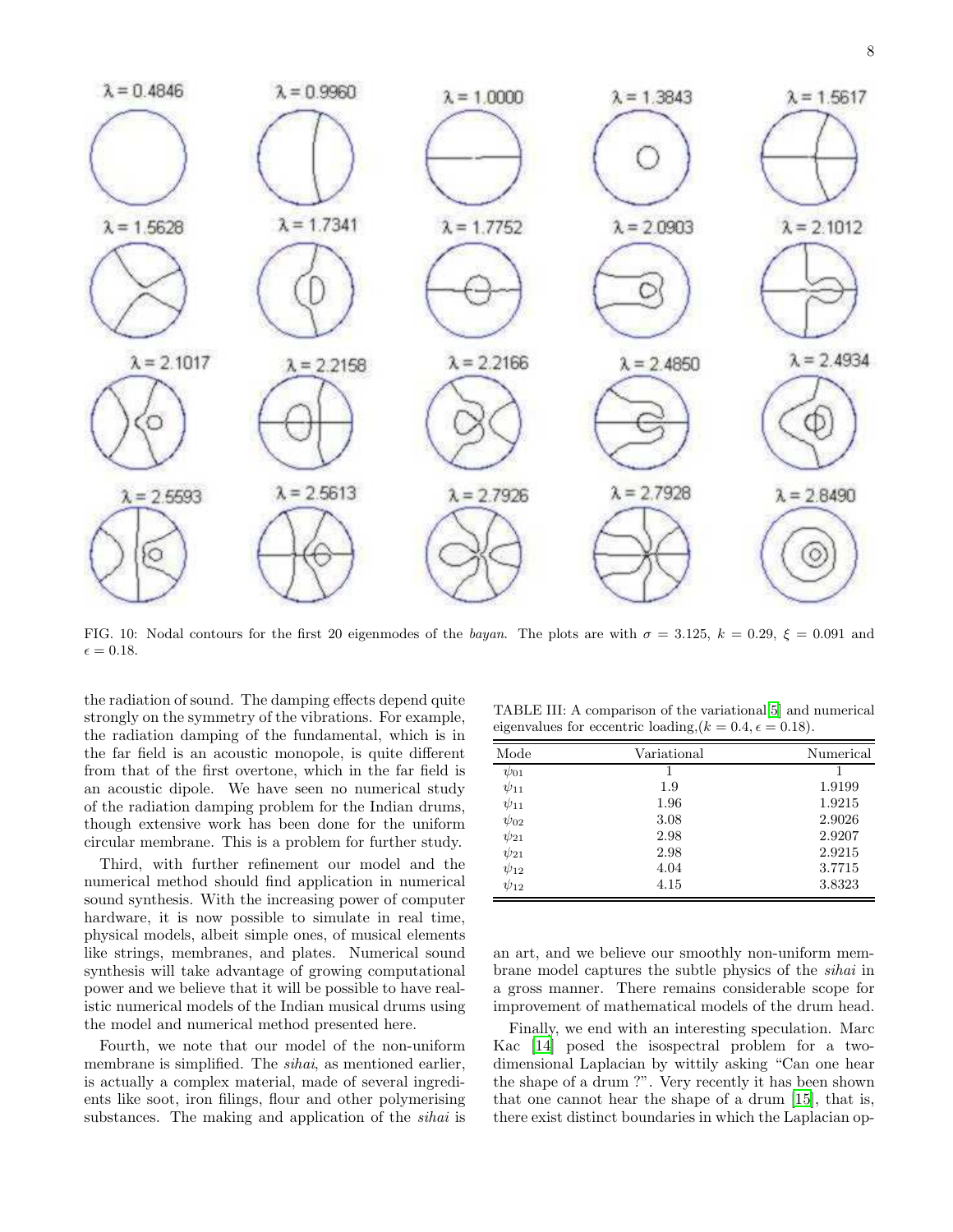

<span id="page-8-0"></span>FIG. 11: Eigenmodes for the concentric case



<span id="page-8-1"></span>FIG. 12: Eigenmodes for the eccentric case